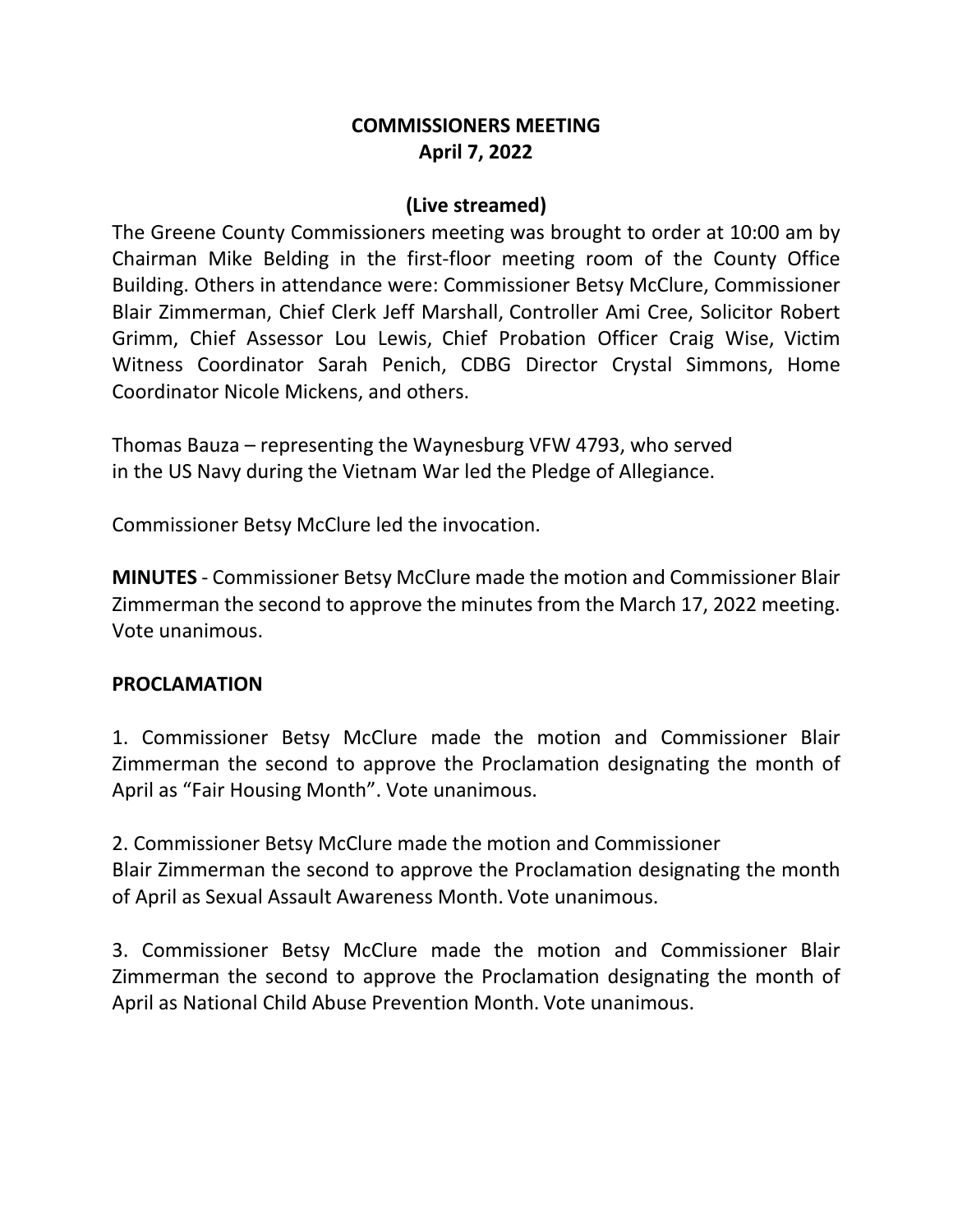4. Commissioner Betsy McClure made the motion and Commissioner Blair Zimmerman the second to approve the Proclamation designating the week of April 3rd to April 9th as National Library Week. Vote unanimous.

5. Commissioner Betsy McClure made the motion and Commissioner Blair Zimmerman the second to approve the Proclamation designating the week of April 10<sup>th</sup> through April 16th as National Public Safety Telecommunications Week. Vote unanimous.

6. Commissioner Betsy McClure made the motion and Commissioner Blair Zimmerman the second to approve the Proclamation designating the week of April 10<sup>th</sup> through April 16<sup>th</sup> as Conservation District Week. Vote unanimous.

# **LETTER OF SUPPORT**

1. Commissioner Betsy McClure made the motion and Commissioner Blair Zimmerman the second to approve a letter to The Honorable Guy Reschenthaler urging Congressman Reschenthaler to join the Ohio River Basin Caucus. Effective March 29, 2022. Vote unanimous.

# **AIRPORT**

1. Commissioner Betsy McClure made the motion and Commissioner Blair Zimmerman the second to approve the Contracting Services Agreement between Panhandle Cleaning & Restoration, Inc. and the County of Greene for restoration services at the Greene County Airport in the amount of \$399,436.88. This is to be paid from Insurance settlement as a result of the fire. Vote unanimous.

# **CDBG**

1. Commissioner Betsy McClure made the motion and Commissioner Blair Zimmerman the second to approve the Fair Housing Resolution in conjunction with Article VIII of the Civil Rights Act of 1968 and the Pennsylvania Human Relations Act. Vote unanimous.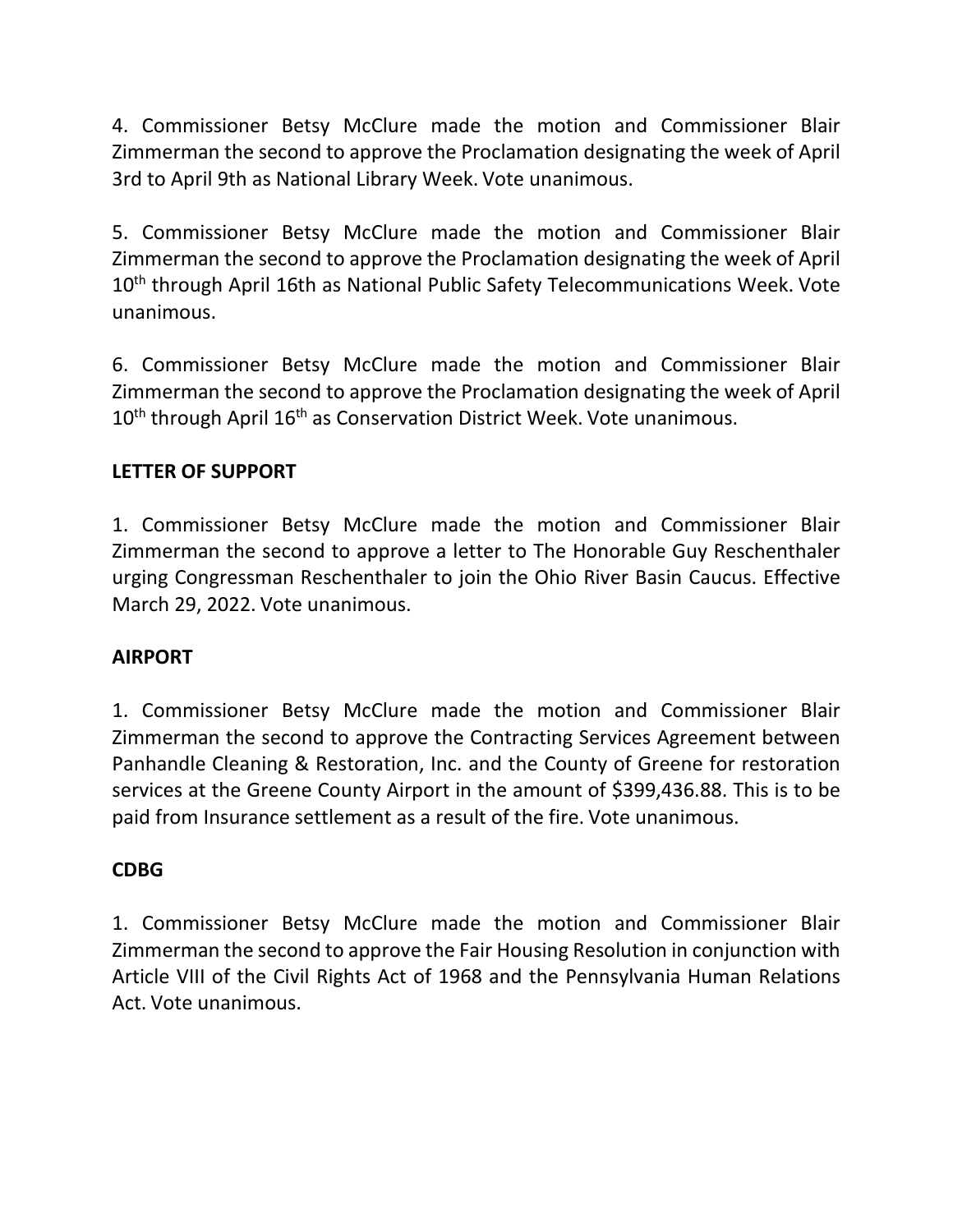# **CYS**

1. Commissioner Betsy McClure made the motion and Commissioner Blair Zimmerman the second to approve the Purchase of Service Agreement between Catholic Charities of the Diocese of Pittsburgh, Greene County Outreach Office and the County of Greene for the FY 21/22 at \$60.00 per session. Vote unanimous.

2. Commissioner Betsy McClure made the motion and Commissioner Blair Zimmerman the second to approve the Purchase of Service Agreement between Justice Works and the County of Greene for the FY 21/22 at the hourly rate ranging between \$60.00 to \$80.00. Vote unanimous.

## **COUNTY DEVELOPMENT**

1. Commissioner Betsy McClure made the motion and Commissioner Blair Zimmerman the second to approve the PA DCNR C2P2 Grant Application and Resolution for a Wisecarver Eco-Tourism Initiative. Project total is \$2,545,962 with a 50% match of \$1,272,981 secured by the County. Effective 4/4/2022. Vote unanimous.

### **ELECTIONS**

1. Commissioner Betsy McClure made the motion and Commissioner Blair Zimmerman the second to approve the following Lease Agreements with the County of Greene to conduct all future elections at their facilities, the cost is \$50.00 per election. Effective April 1, 2022: Vote unanimous.

a. For Carmichaels Borough - Magic Moments, 109 S. Market Street, Carmichaels; and b. For Morris Township – Morris Township Fire Department,

1699 Browns Creek Road, Nineveh.

### **FAIRGROUNDS**

1. Commissioner Betsy McClure made the motion and Commissioner Blair Zimmerman the second to approve the results of the Green Race Horse Barn bid review. There were no bids submitted for the removal of the barn.Vote unanimous.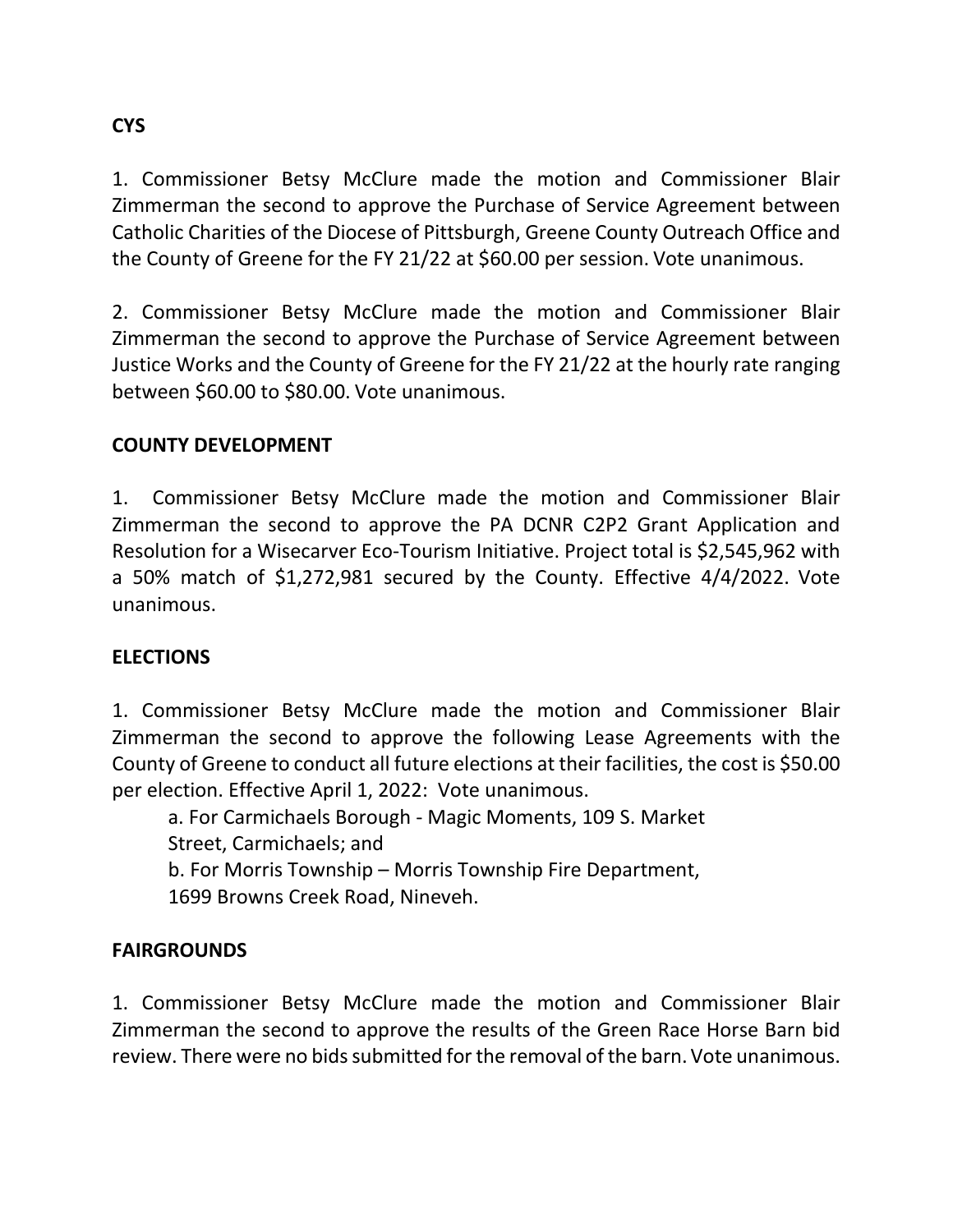#### **HOME**

1. Commissioner Betsy McClure made the motion and Commissioner

Blair Zimmerman the second to approve Amendment C21-3 for Cosmos Technologies Housing Inspection Services and Lead and Radon Asbestos Consulting Services for construction management in the amount of \$4,500.00.

These delivery costs will be reimbursed through HOME Program. Vote unanimous.

#### **HUMAN SERVICES**

1. Commissioner Betsy McClure made the motion and Commissioner Blair Zimmerman the second to approve the FY2020/2021 Final Medical Assistance Transportation Program Allocation of \$646,513. Vote unanimous.

2. Commissioner Betsy McClure made the motion and Commissioner Blair Zimmerman the second to approve The Emergency Food Assistance Program (TEFAP) Quarterly (October – December 2021) Expenditure report submitted on 3/30/2022. Vote unanimous.

**IT**

1. Commissioner Betsy McClure made the motion and Commissioner Blair Zimmerman the second to approve Quote #25317791.01 between GovConnection, Inc. and the County of Greene for the renewal of the County's Microsoft Licensing in the amount of \$15,636.35. This is budgeted in the IT General Fund. Vote unanimous.

2. Commissioner Betsy McClure made the motion and Commissioner Blair Zimmerman the second to approve Quote #032162v1 between IntegraOne and the County of Greene for the FortiNAC License and Subscription renewal. This will be paid for by the IT General Fund. Vote unanimous.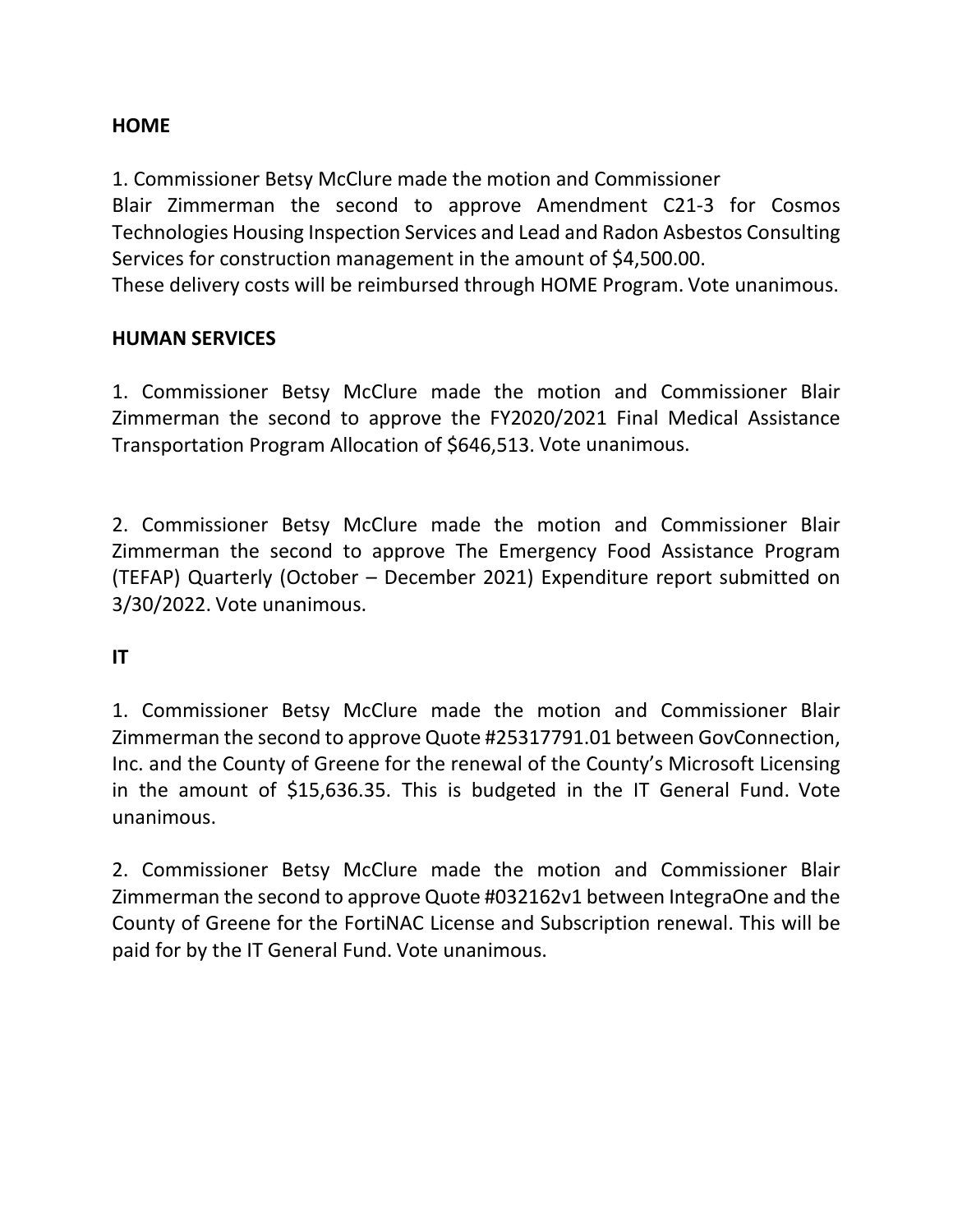## **JAIL**

1. Commissioner Betsy McClure made the motion and Commissioner Blair Zimmerman the second to approve Addendum #2 between Encartele and the County of Greene to install one additional CID Device in F-Block at the Greene County Prison. All other terms remain unchanged. Effective March 17, 2022. Vote unanimous.

2. Commissioner Betsy McClure made the motion and Commissioner Blair Zimmerman the second to approve the purchase agreement between Advent Communications and the County of Greene for additional visual surveillance equipment at the Greene County Jail. Total cost is \$17,783.28 with the Jail Tech Fund paying \$7,666.88. The remaining \$10,116.40 will be paid for with American Recovery Funds. Effective March 23, 2022. Vote unanimous.

## **MAINTENANCE**

1. Commissioner Betsy McClure made the motion and Commissioner Blair Zimmerman the second to approve the Service Agreement between Stuck Enterprises and the County of Greene in utilizing a gas card purchase system for County vehicles (Voyager Fleet Card), pending Solicitor approval. Vote unanimous.

2. Commissioner Betsy McClure made the motion and Commissioner Blair Zimmerman the second to approve the advertisement of the sale of the following items at the Spring Consignment Auction scheduled to take place on Saturday, April 16, 2022 starting at 9:30 a.m. at the Greene County Fairgrounds in Waynesburg, PA. Auction will be conducted by Behm's Auction & Real Estate Services of Wind Ridge, PA. Vote unanimous.

- a. 2006 Crown Victoria vin# 2FAFP71W76X135221
- b. 2004 Chevy Trailblazer vin# 1GNDT13SX42366819
- c. 2010 Ford Explorer 1FMU7DE2AUA78634
- d. 2003 Ford F250 reg cab truck vin# 1FTNF20L93EB86610
- e. 1987 Sullair Compressor 004-93569
- f. 2014 Viking Trailer 30ft Deck Over 1V91V2523D1038853
- g. 2 Aluminum diamond plate running boards for a 2016 F250 crew cab
- h. 2 Aluminum diamond plate side tool boxes 6 foot long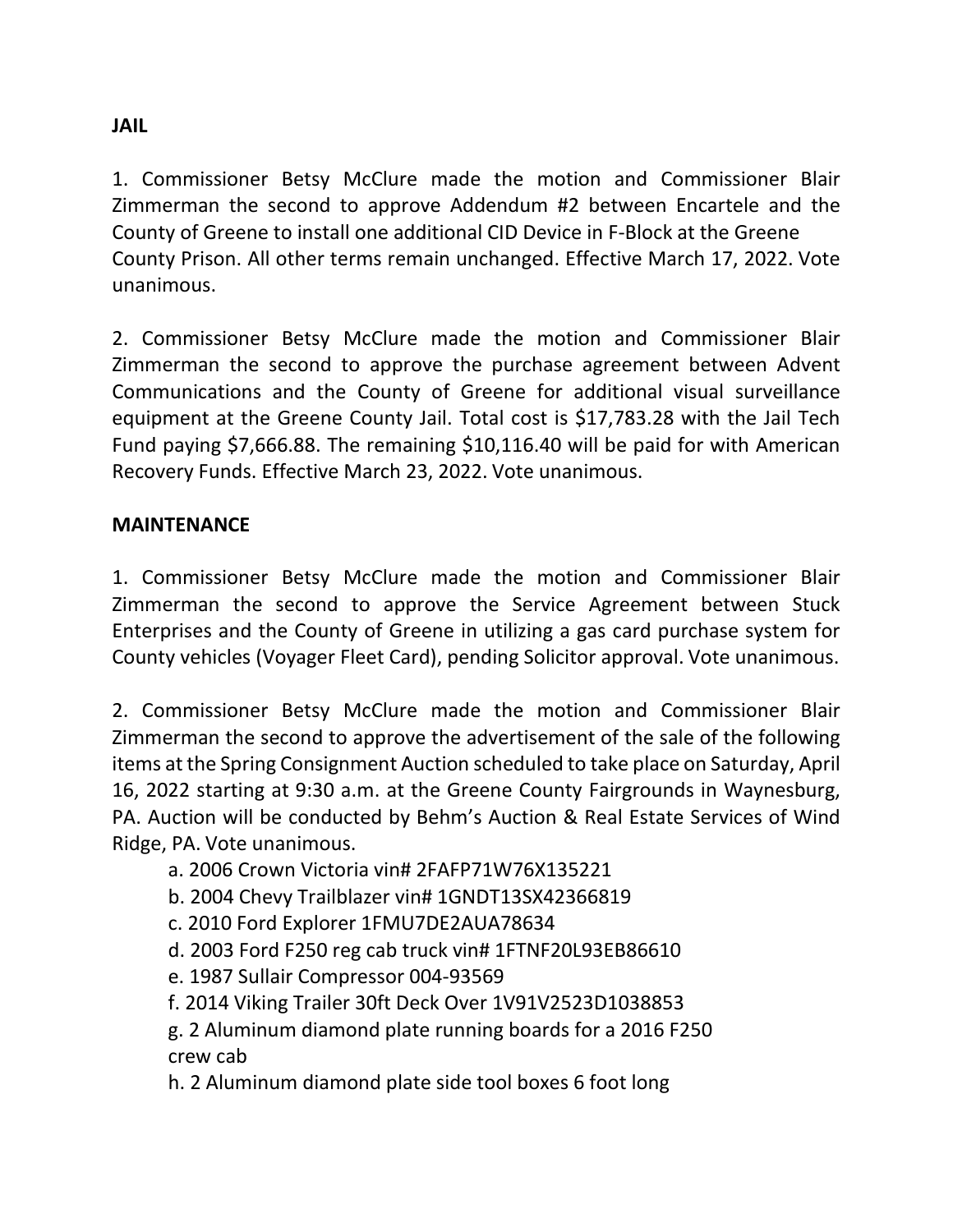## i. 2 Steel running boards for a 2016 F250 regular cab

3. Commissioner Betsy McClure made the motion and Commissioner Blair Zimmerman the second to approve to allow the Chief Clerk and Solicitor to advertise the sale of a 4000-gallon SuperVault Storage Tank, Model MH-D4-4000, Serial Number 500056, currently at the County Maintenance Barn. Vote unanimous.

### **MENTAL HEALTH & INTELLECTUAL DISABILITIES**

1. Commissioner Betsy McClure made the motion and Commissioner Blair Zimmerman the second to approve the contract with Ingenuity Personalized Technology Services not to exceed \$6,100. Vote unanimous.

2. Commissioner Betsy McClure made the motion and Commissioner Blair Zimmerman the second to approve the FY 2021-2022 contract amendments with the following: Vote unanimous.

- a. Greene Arc Inc. not to exceed \$250,800
- b. Family Ties Home Care Inc. not to exceed \$9,300
- c. Pressley Ridge not to exceed \$11,569.50
- d. Suntrata LLC not to exceed \$20,000

### **PROBATION**

1. Commissioner Betsy McClure made the motion and Commissioner Blair Zimmerman the second to approve the State Offender Supervision Fund Agreement FY 2021- 2022 Renewal Signature Page. Vote unanimous.

### **PARKS AND RECREATION**

1. Commissioner Betsy McClure made the motion and Commissioner Blair Zimmerman the second to approve the User Agreement between Greensboro Youth Baseball and the County of Greene. This agreement is granting the use of County property at 377 Stoneyhill Road, Greensboro for the needs of the Greensboro Youth Baseball. Vote unanimous.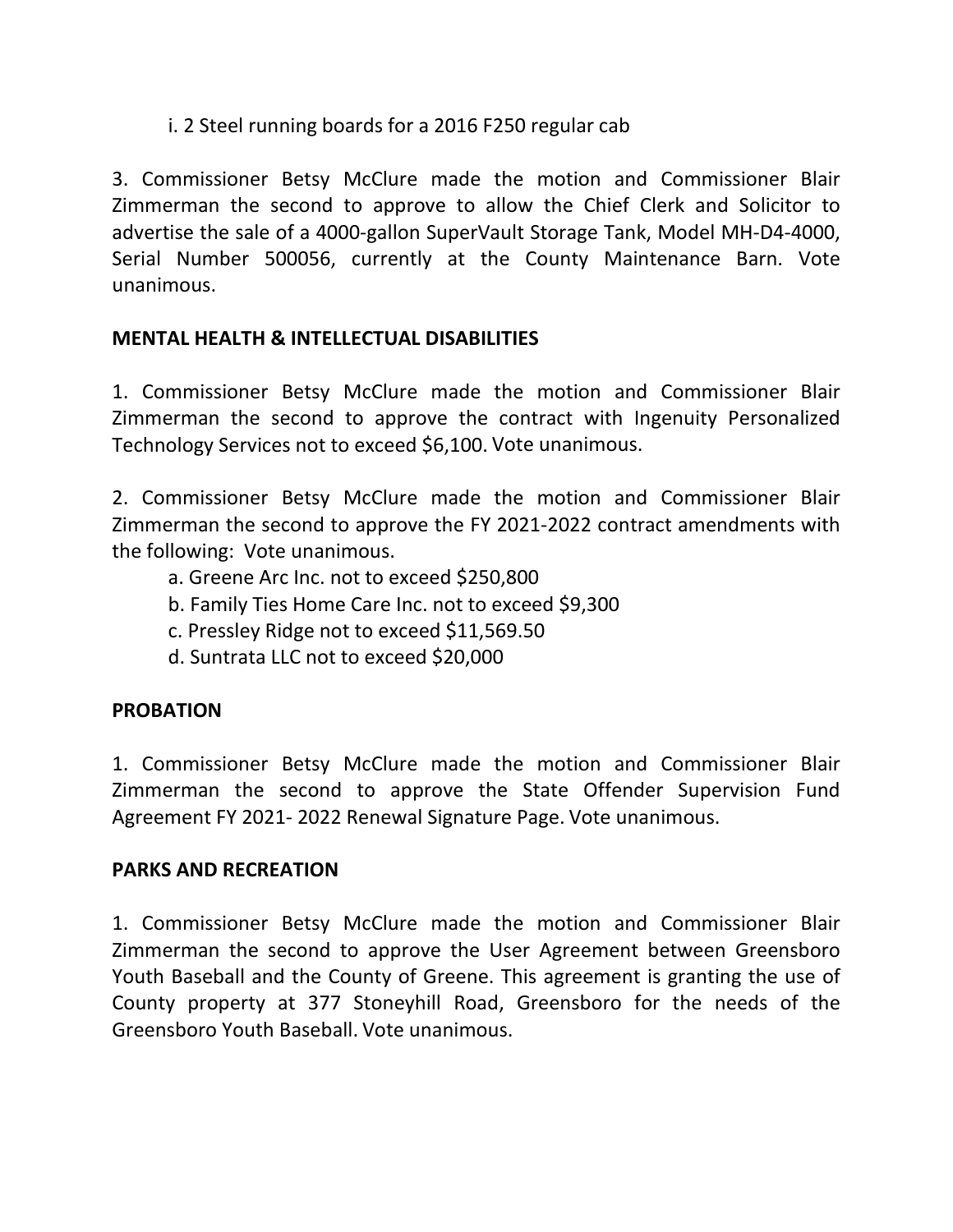## **VOCA**

1. Commissioner Betsy McClure made the motion and Commissioner Blair Zimmerman the second to approve the Project Modification Request for PCCD Grant #32927, Amendment #2 to the VOCA Grant. Effective March 17, 2022. Vote unanimous.

## **VETERANS AFFAIRS**

1. Commissioner Betsy McClure made the motion and Commissioner Blair Zimmerman the second to approve the following 34 agreements for the care and maintenance of 2,944 veterans' graves at \$3.00 per grave for a total amount of \$8,832.00: Vote unanimous.

| Cemetery             | Located                   | Graves | Amount     |
|----------------------|---------------------------|--------|------------|
| Bethany              | Jackson Twp.              | 34     | \$102.00   |
| <b>Blacksville</b>   | Wayne Twp.                | 105    | \$315.00   |
| <b>Braddock</b>      | Richhill Twp.             | 58     | \$174.00   |
| Centennial           | Aleppo Twp.               | 133    | \$399.00   |
| Claylick             | Center Twp.               | 9      | \$27.00    |
| Cumberland           | Jefferson Twp.            | 17     | \$51.00    |
| Enon                 | Richhill Twp.             | 57     | \$171.00   |
| Fairview             | Dunkard Twp.              | 85     | \$255.00   |
| Fairview             | Richhill Twp.             | 105    | \$315.00   |
| Fairview/Kiger       | Whiteley Twp.             | 56     | \$168.00   |
| <b>Garards Fort</b>  | Greene Twp.               | 212    | \$636.00   |
| <b>Glades Church</b> | Cumberland Twp.           | 95     | \$285.00   |
| <b>Green Grove</b>   | Morris Twp.               | 8      | \$24.00    |
| <b>Green Mount</b>   | Franklin Twp.             | 324    | \$972.00   |
| <b>Hewitt</b>        | <b>Rices Landing Boro</b> | 197    | \$591.00   |
| Highland             | Dunkard Twp.              | 31     | \$93.00    |
| Jefferson Baptist    | Jefferson Twp.            | 17     | \$51.00    |
| Jefferson            | Jefferson Twp.            | 350    | \$1,050.00 |
| Lantz                | Wayne Twp.                | 9      | \$27.00    |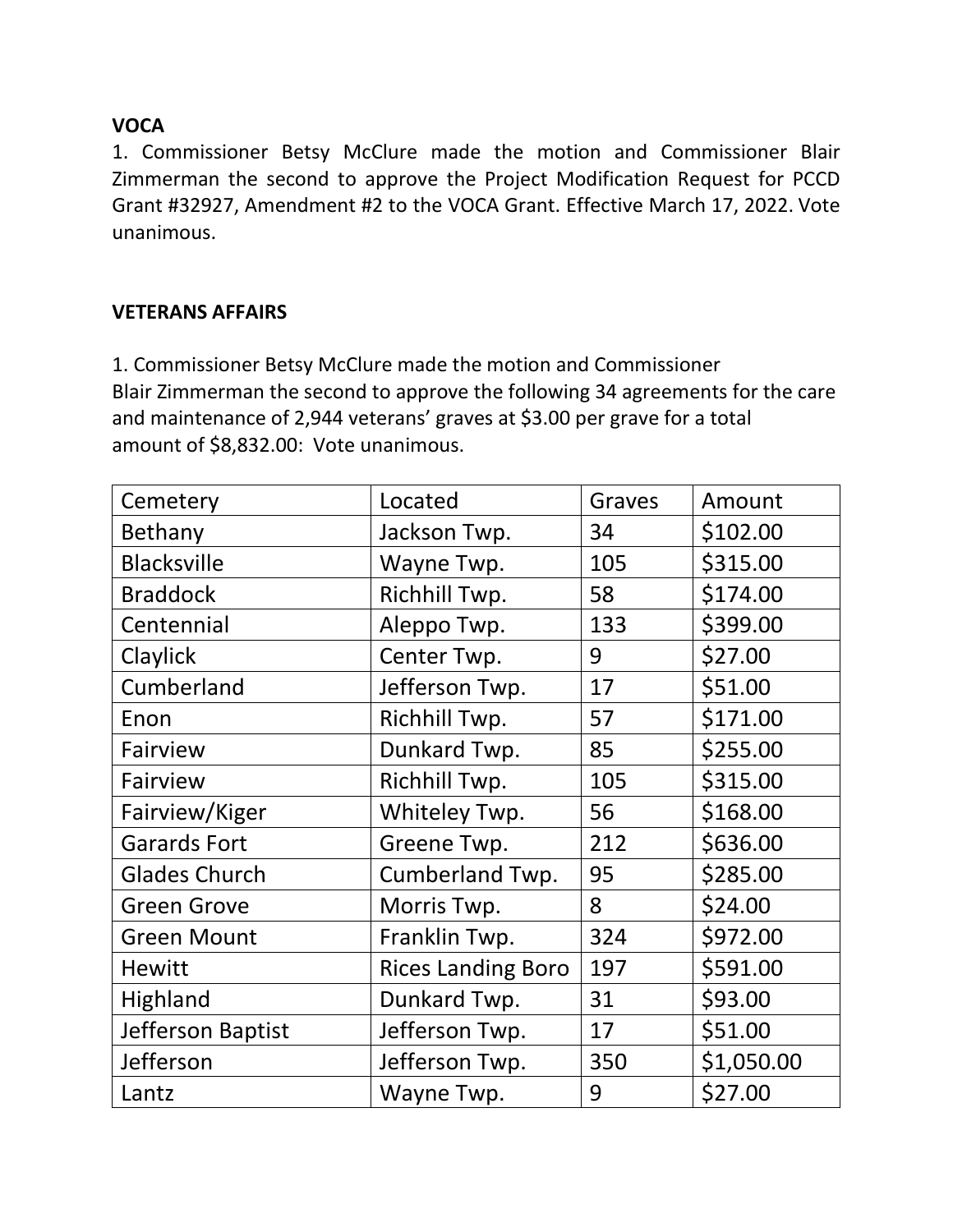| Mt. Carmel             | Springhill Twp.        | 25             | \$75.00    |
|------------------------|------------------------|----------------|------------|
| New Freeport (old-new) | Freeport Twp.          | 8              | \$24.00    |
| Oakmont                | Franklin Twp.          | 174            | \$522.00   |
| Old Swartz             | Morris Twp.            | $\overline{2}$ | \$6.00     |
| <b>Phillips Old</b>    | Wayne Twp.             | 21             | \$63.00    |
| <b>Quiet Dell</b>      | Aleppo Twp.            | 17             | \$51.00    |
| Roseberry              | Center Twp.            | 7              | \$21.00    |
| Rosemont               | Center Twp.            | 352            | \$1,056.00 |
| St. Ann's              | Franklin Twp.          | 70             | \$210.00   |
| St. Mary's             | <b>Cumberland Twp.</b> | 151            | \$453.00   |
| Sand Hill              | Springhill Twp.        | 72             | \$216.00   |
| Smith                  | Morgan Twp.            | 36             | \$108.00   |
| South Ten Mile Baptist | Center                 | 12             | \$36.00    |
| Thomas                 | Springhill Twp.        | 69             | \$207.00   |
| <b>Windy Gap</b>       | Aleppo Twp.            | 26             | \$78.00    |

### **NOTICES**

1. Monongalia County Coal Resources on behalf of Monongalia County Coal Company sends notice to submit renewal of permit PA0216925. Location is Blacksville No 2 Mine in Kuhntown, Wayne Twp for Mine Bathhouse with Sewage Treatment Plant.

2. Eastern Gas Transmission and Storage, Inc provided notification in regards to applying to the PA DEP for Chapter 105 General Permit for temporary stream impacts. Project will stabilize and correct underlying causes of landslide along existing TL-492 Pipeline rightof-way located off Hoovers Run Road (T-724) Wayne Twp.

3. First Energy/ West Penn Power notification of planned subtransmission line work. Vegetation management work planned for property 05-06-0159. Maintaining sub-transmission lines is necessary to provide safe and reliable electric service.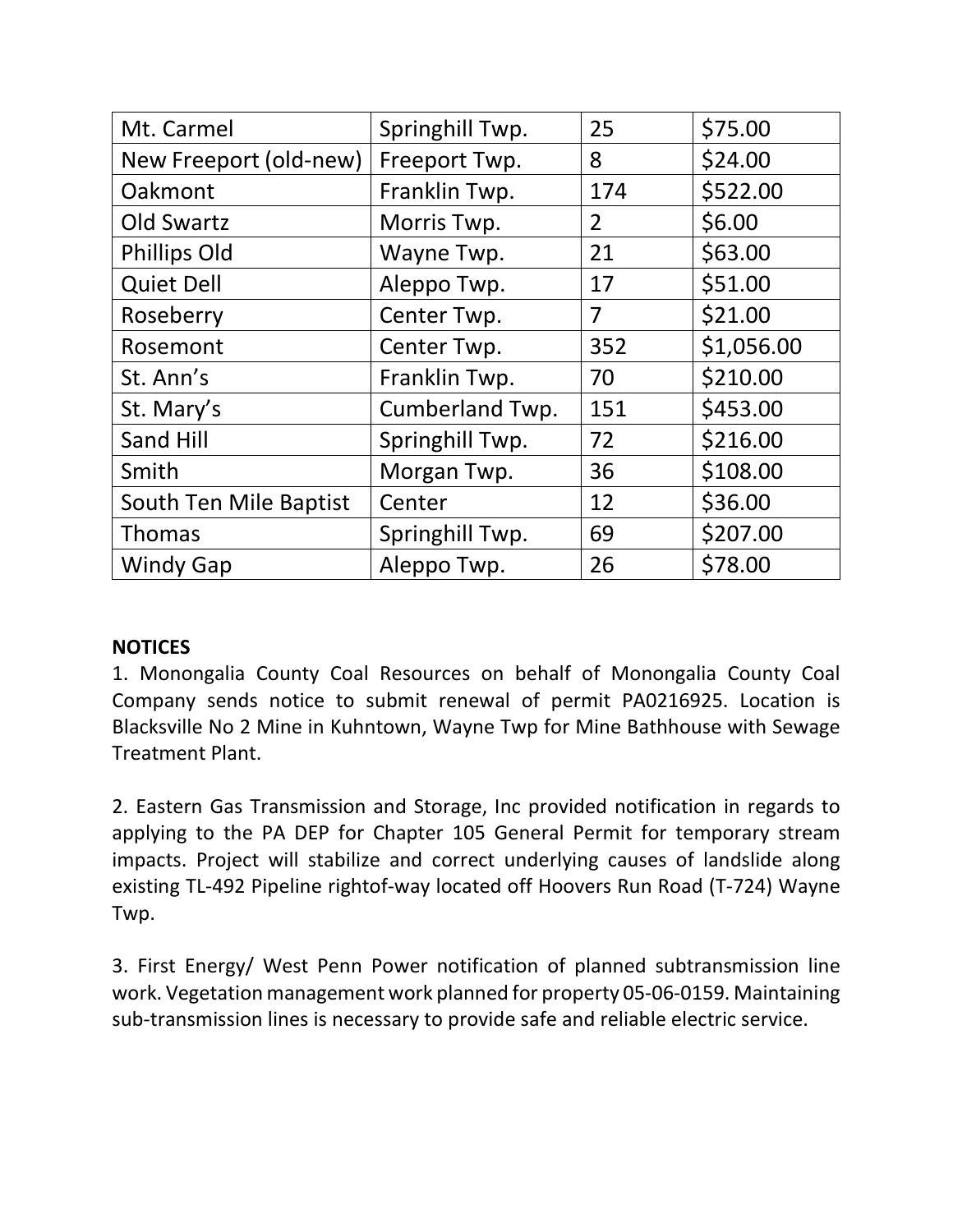4. Wallace Pancher Group Engineering and Environment on behalf of Cumberland Mine #1 has submitted and application being reviewed by PA DEP. Project is for installation of 22 Gob-Ventilation Boreholes at Cumberland Mine #1 located in Center Twp.

5. AECOM on behalf of Texas Eastern Transmission, LP intends to submit a general permit application to the DEP. Project Name 2022 Penn Jersey Integrity-Greene County 11. This project is for excavation along an existing natural gas pipeline to determine nature of anomalies and complete repairs if necessary. Located in Center and Cumberland Twps.

6. APEX on behalf of Dana Mining Co., intends to submit an application to the PA DEP for renewal of NPDES Permit PA0252921 which expired on 11/30/2021. This is for the 4 West Deep Mine Portal STP NPDES. Location Bald Hill Road, Bobtown, Dunkard Twp.

7. H&H Water Controls Inc notice to file application with PA DEP to reissuance of a Part I, NPDES permit. Facility of Iron Cumberland Prep Plant Sewage Treatment Plant, Whiteley Twp.

8. Consol PA Coal Company LLC notifies of intent to continue mining operations at Enlow Fork Mine under permit #30841317. Twps included are Richhill, Aleppo, and Morris.

9. Civil & Environment Consultants Inc. on behalf of EQM Gathering Opco, LLC notifies of request for general operating permit (GP-5) from Pa DEP at Beacon Dehydration and Interconnect Facility. Located near SR 3012 and Mt. Zion Rd in Jackson Twp. Including the following air emission sources 2 165 to 300 MMscf/day dehydrators and 2 MMBtu/hr reboilers, 1 180-kW Power Solutions International 11.1L Generator with pick up, 1 pipeline liquids tank, haul road traffic, Pigging Operations and Fugitive Component Sources.

10. Pa Department of Transportation notice of intent to submit for water obstruction permit from Pa DEP for the following projects. Sediment Removal Project 30 feet SW of intersection of SR 0018 and T436 (Tower Road) in Center Twp. Scour Protection Project 120 feet SW of intersection of SR 0018 and T444 (Norman Hollow Rd) Center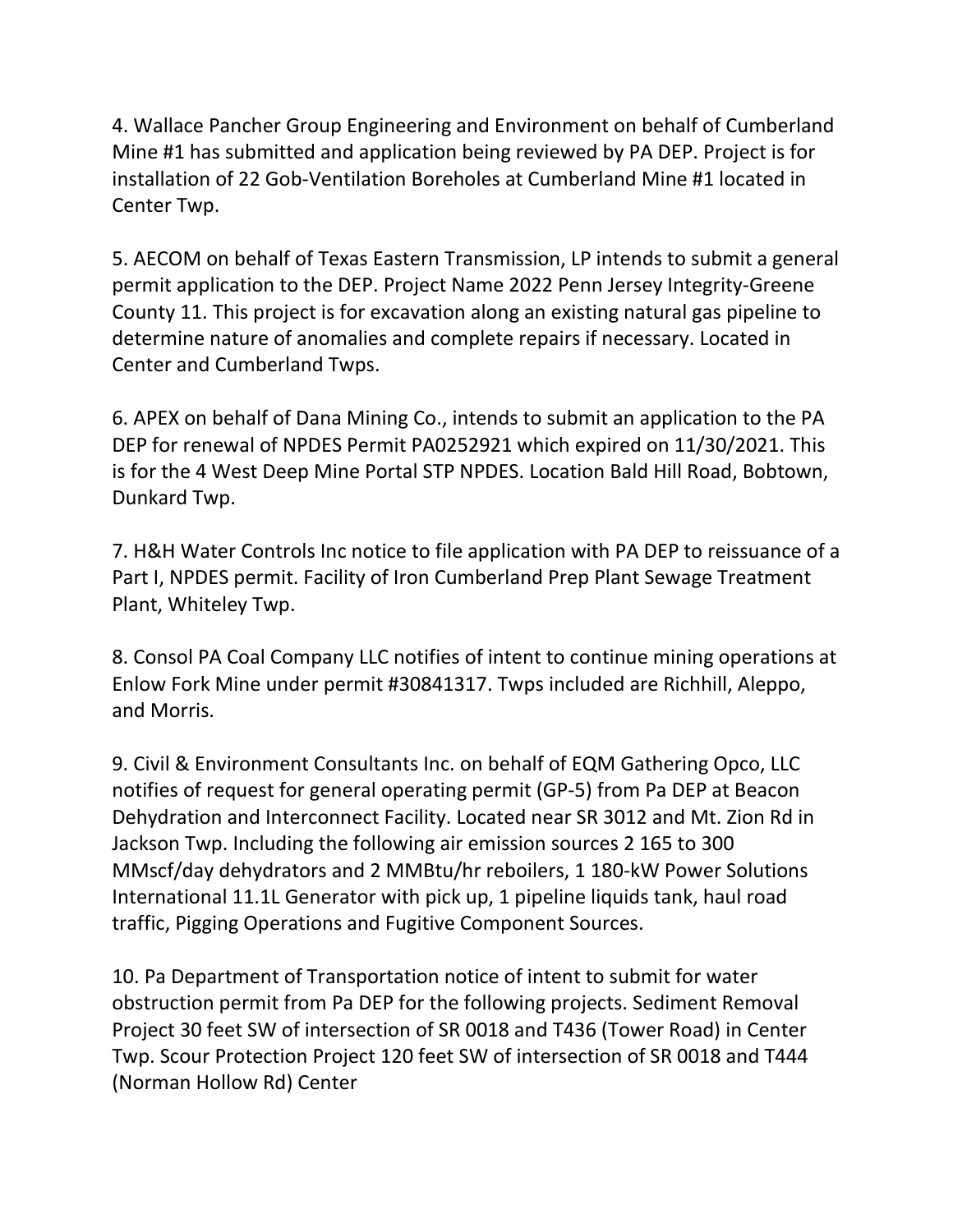Twp. Scour Protection Project 740 feet SE of intersection of SR 1014 and T614 (Bowser Rd) Morgan Twp. Scour Protection Project 100 feet E of intersection of SR 3001 and T336 in Richhill Twp.

11. Federal Energy Regulatory Commission, Reservoir level deviation Article 403. Lake Lynn Hydroelectric Project was at 870.1 feet for 15 mins and max elevation is 870.0. Commission staff will not consider the reported deviation a violation of Article 403.

12. Boord, Benchek & Associates notice to submit application to Greene County Conservation District for Emerald Mine No.1 No. 7 shaft location 158 Portal Rd Franklin Twp. Permit No. 30841307 revision for No. 7 shaft only to eliminate 21.77 acres of permitted area as a result of EQT oil and gas development.

13. EQM Gathering Opco, LLC notifies of application to Pa DEP Air Quality Program renew Title V operating permit, No. 30-00194. Continued operation of existing equipment in Morris Township Callisto Compressor Station Permit contains 5 Caterpillar 3616 compressor engines, 5 C200 Capstone microturbines, 3 triethylene glycol dehydration towers, 1 TEG dehydration unit, Misc. storage tanks, Associated fugitives/ blowdown events/ piping components.

14. Enbridge/Texas Eastern notifies of an anomaly inspection/repair on the SWPA Water Authority property.

15. Municipal Authority of the Borough of Carmichaels (MABC) notifies that it has entered into an agreement with Southwestern Pennsylvania Water Authority (SPWA). MABC water system will soon be transferred to SPWA with SPWA providing water service and billing to customers for water service. As soon as all necessary permits and approvals obtained the parties will agree on a date for the transfer to take place.

16. Linda D. Connors is applying for a GP-7 Minor Road Crossing to remove an existing culvert and replace a 60" culvert to access her property off of Garner Run Road in Waynesburg.